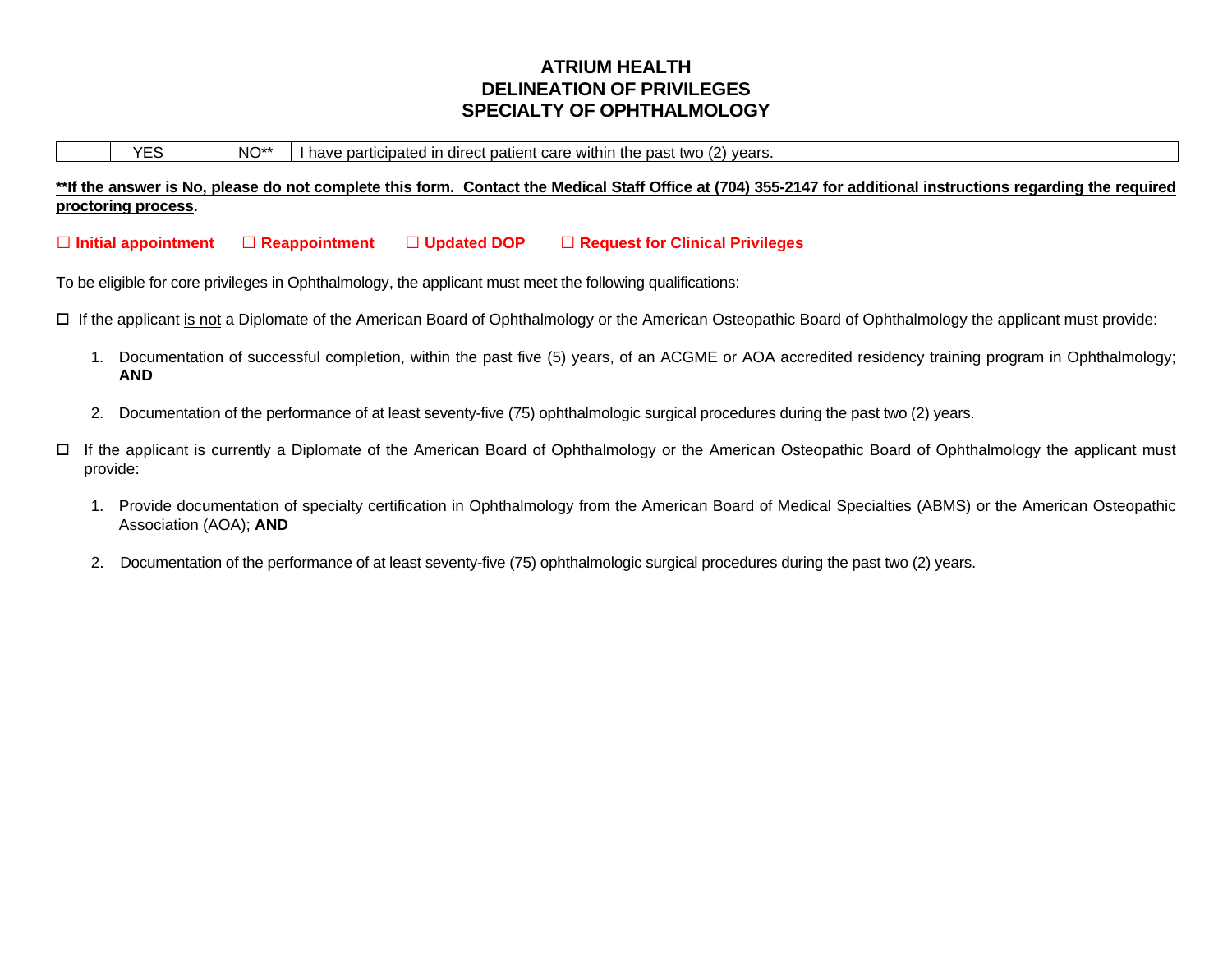l Print Name

**NOTE 1: "CORE" privileges cannot be amended or altered in any way.**

**NOTE 2: Please note that the exercise of certain privileges enumerated herein is necessarily limited by the operational, and resource constraints of the facility. All procedures must be performed within a clinical setting with the capabilities and organizational structure required to provide appropriate support.**

Please check appropriate blocks when applying for privileges:

| <b>CMC</b> | Pineville | <b>University</b><br>City | <b>CR</b> | Lincoln | <b>Cabarrus</b> | <b>Union</b> | <b>Stanly</b> | Anson | Cleveland |        | <b>OPHTHALMOLOGY CORE PRIVILEGES</b>                                                                                                                                                                                                                                                                                                                 |
|------------|-----------|---------------------------|-----------|---------|-----------------|--------------|---------------|-------|-----------|--------|------------------------------------------------------------------------------------------------------------------------------------------------------------------------------------------------------------------------------------------------------------------------------------------------------------------------------------------------------|
|            |           |                           | N/A       |         |                 |              |               |       |           | COPH-1 | Privileges to evaluate, diagnose, consult, and provide surgical and<br>nonsurgical care to patients of all ages except as specifically<br>excluded from practice and except for those special procedures<br>listed below to correct or treat illnesses, injuries, and disorders of<br>the eye, including its related structures and visual pathways. |

Note: Privileges include but are not limited to, nasolacrimal duct obstruction probing and irrigation; enucleation/evisceration; exploration and repair of penetrating/perforating injury of the globe; cataract removal/implantation of intraocular lens (including secondary IOL) surgery; vitrectomy surgery by the anterior approach; laser iridotomy; panretinal photocoagulation; and YAG Capsulotomy.

| <b>CMC</b> | Pineville | <b>University</b><br>City | <b>CR</b> | Lincoln | <b>Cabarrus</b> | <b>Union</b> | Stanly | Anson | Cleveland |        | <b>CORE OPHTHALMOLOGY PRIVILEGES -</b><br><b>REHABILITATION HOSPITAL SETTING ONLY</b>                                                                                                                                  |
|------------|-----------|---------------------------|-----------|---------|-----------------|--------------|--------|-------|-----------|--------|------------------------------------------------------------------------------------------------------------------------------------------------------------------------------------------------------------------------|
| N/A        | N/A       | N/A                       |           | N/A     | N/A             | N/A          | N/A    | N/A   | N/A       | COPH-2 | Privileges<br>include evaluation and management, as well as<br>procedures approved for performance within the acute rehabilitation<br>setting, in conjunction with the comprehensive rehabilitation<br>treatment plan. |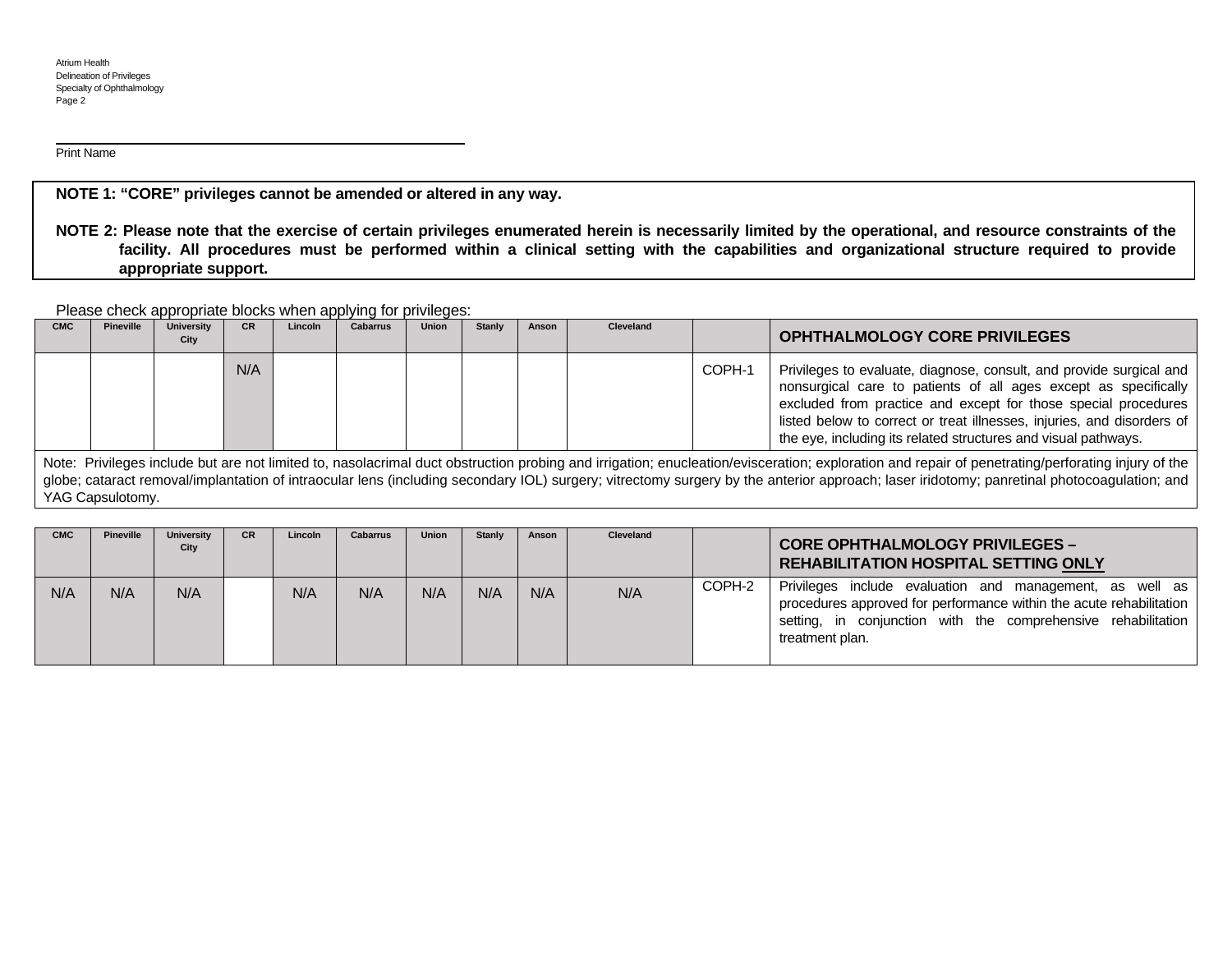Print Name

 $\ddot{\phantom{a}}$ 

# **\* SPECIAL PRIVILEGES WITH QUALIFICATIONS AND/OR SPECIFIC CRITERIA - PROVIDE THE NUMBER OF PROCEDURES PERFORMED WITHIN THE PAST TWO YEARS AND FACILITY WHERE THE PROCEDURES WERE PERFORMED.**

| <b>CMC</b> | <b>PVL</b> | <b>UNV</b> | <b>CR</b> | LIN | CAB | <b>UNN</b> | <b>STN</b> | <b>ANS</b> | <b>CLE</b> | <b>OPHTHALMOLOGY SPECIAL PRIVILEGES</b><br>Must apply for and maintain Ophthalmology Core Privileges (COPH-1) |                                                                                                                                                                                                    | <b>Minimum</b><br><b>Number</b><br>Required | <b>Number</b><br>Performed<br><b>Within The</b><br>Past 2<br>Years | Location |
|------------|------------|------------|-----------|-----|-----|------------|------------|------------|------------|---------------------------------------------------------------------------------------------------------------|----------------------------------------------------------------------------------------------------------------------------------------------------------------------------------------------------|---------------------------------------------|--------------------------------------------------------------------|----------|
|            |            |            | N/A       |     |     |            |            |            |            | $COPH-1(a)^*$                                                                                                 | Cosmetic and/or Reconstructive Eyelid<br>Surgery                                                                                                                                                   | 10                                          |                                                                    |          |
|            |            |            | N/A       |     |     |            |            |            |            | $COPH-1(b)^*$                                                                                                 | <b>Orbital Surgery</b>                                                                                                                                                                             | 10                                          |                                                                    |          |
|            |            |            | N/A       |     |     |            |            |            |            | $COPH-1(c)*$                                                                                                  | Pterygium Surgery                                                                                                                                                                                  | 10                                          |                                                                    |          |
|            |            |            | N/A       |     |     |            |            |            |            | $COPH-1(d)^*$                                                                                                 | <b>Strabismus Surgery</b>                                                                                                                                                                          | 10                                          |                                                                    |          |
|            |            |            | N/A       |     |     |            |            |            |            | $COPH-1(e)^*$                                                                                                 | Glaucoma / Filtration Surgery                                                                                                                                                                      | 10                                          |                                                                    |          |
|            |            |            | N/A       |     |     |            |            |            |            | COPH-1 $(f)^*$                                                                                                | Minimally Invasive Glaucoma Surgery                                                                                                                                                                | 10                                          |                                                                    |          |
|            |            |            | N/A       |     |     |            |            |            |            | $COPH-1(g)^*$                                                                                                 | Vitreoretinal / Retinal Reattachment /<br>Vitrectomy Surgery by the Posterior<br>Approach                                                                                                          | 10                                          |                                                                    |          |
|            |            |            | N/A       |     |     |            |            |            |            | $COPH-1(h)^*$                                                                                                 | <b>Corneal Transplantation Surgery</b>                                                                                                                                                             | 10                                          |                                                                    |          |
|            |            |            | N/A       |     |     |            |            |            |            | $COPH-1(i)^*$                                                                                                 | Dacryocystorhinostomy and/or Laser<br>Punctalplasty                                                                                                                                                | 10                                          |                                                                    |          |
|            |            |            | N/A       |     |     |            |            |            |            | $COPH-1(j)^*$                                                                                                 | Laser Trabeculoplasty and/or Laser<br>Iridotomy                                                                                                                                                    | 10                                          |                                                                    |          |
|            |            |            | N/A       |     |     |            |            |            |            | $COPH-1(k)^*$                                                                                                 | Laser repair of the retina, including<br>but not limited to laser retinopexy for<br>retinal tears, obliteration of choroidal<br>neovascularization, and/or focal<br>photocoagulation of the macula | 10                                          |                                                                    |          |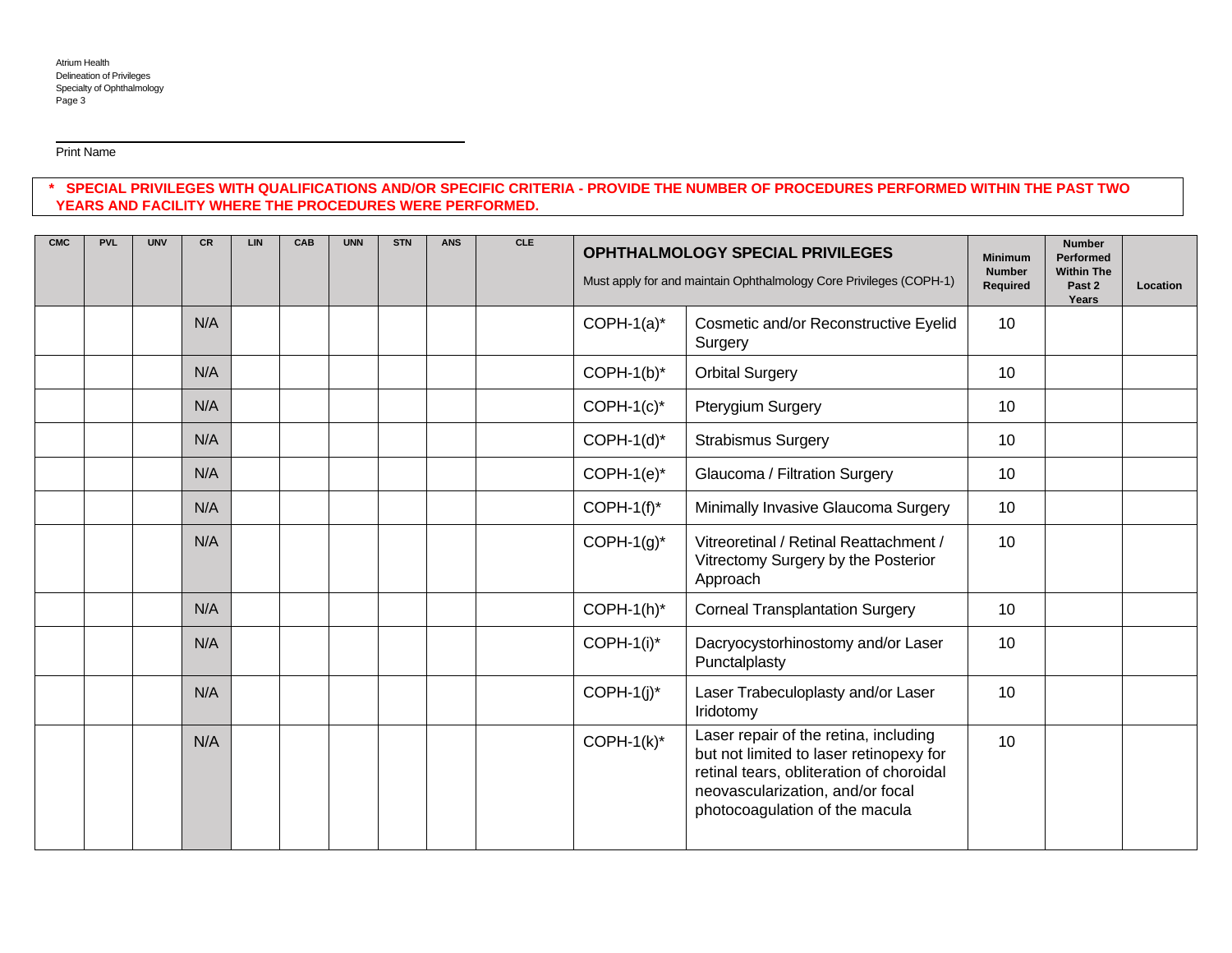#### **COPH-1(a) – COPH1-(k)**

The applicant must meet the following:

- 1. Provide documentation of the successful completion of a residency program in Ophthalmology within the past two (2) years and have written documentation from the Program Director demonstrating competency in the requested privilege(s); **OR**
- 1. Provide a minimum number of ten (10) cases, for each privilege requested, performed for each request privilege(s) within the past two (2) years; **OR**
- 1. Submit the PERMISSION TO BE PROCTORED REQUEST FORM requesting concurrent proctoring by a physician who currently holds privileges for each requested privilege(s). You must provide documentation of proctoring for ten (10) procedures for each requested privilege(s).

#### Maintenance Criteria for Continued Privileges:

The Physician must submit a minimum of five (5) procedures for each privilege held, over the past two (2) years based on acceptable results of ongoing professional practice evaluation and outcomes to reapply for special privileges. This will be reviewed at the time of reappointment. Physicians who would like to continue to hold any special privileges but are unable to document the minimal number will be requested to voluntarily withdraw their request for such privileges and to complete the necessary proctoring forms.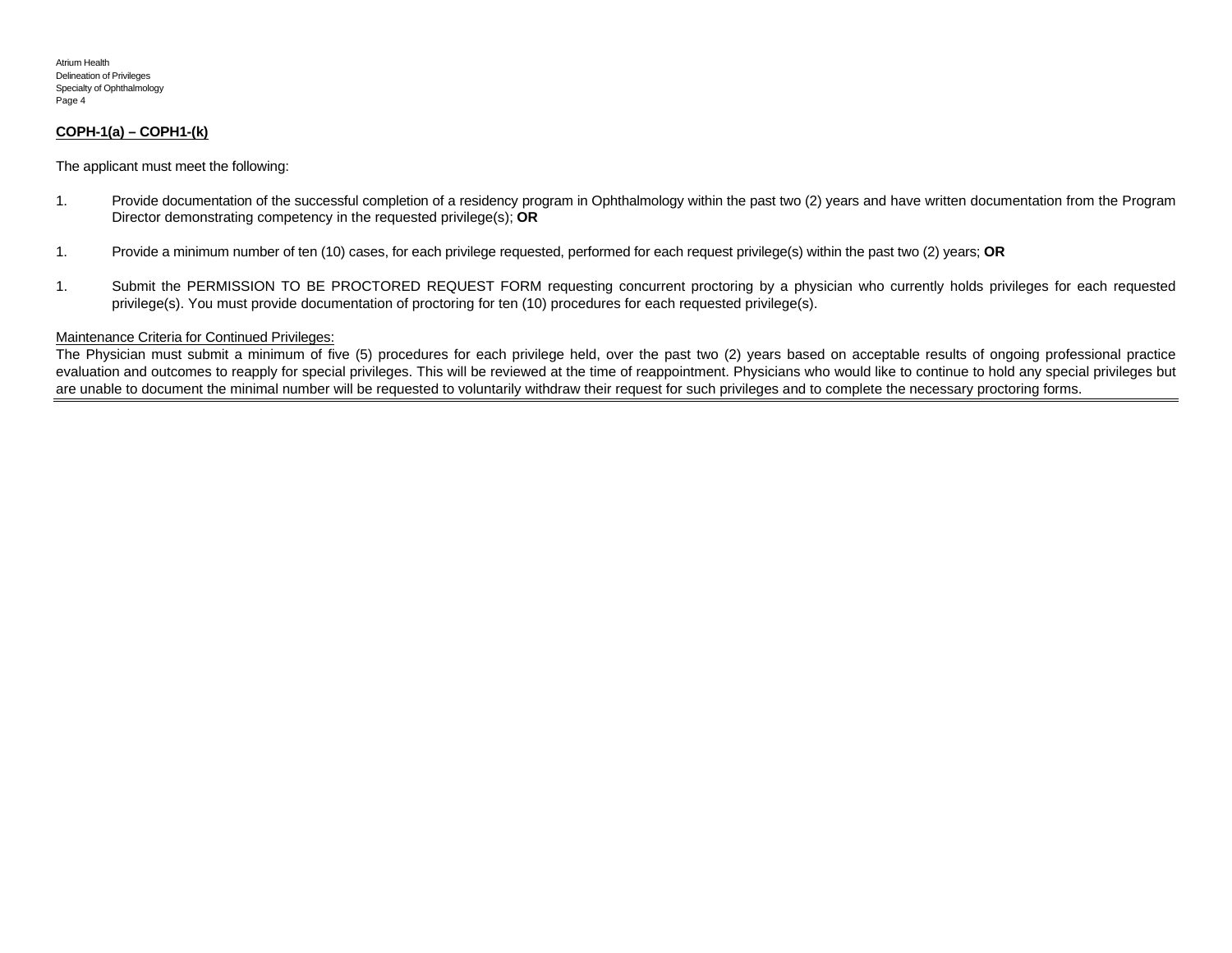### **PRIVILEGES REQUESTED BY:**

I have requested only those privileges for which by education, training, current experience, and demonstrated performance I am qualified to perform, and that I wish to exercise at Atrium Health and;

I understand that:

- (a) In exercising any clinical privileges granted, I am constrained by hospital and medical staff policies and rules applicable generally and any applicable to the particular situation.
- (b) Any restriction on the clinical privileges granted to me is waived in an emergency situation and in such a situation my actions are governed by the applicable section of the medical staff bylaws or related documents.

## I attest that I am not currently a user of illegal drugs or do not currently abuse the use of legal drugs.

 $\overline{\phantom{a}}$  , and the contribution of the contribution of the contribution of the contribution of the contribution of the contribution of the contribution of the contribution of the contribution of the contribution of the

I attest that I do not have a physical or mental condition which could affect my motor skills or ability to exercise the clinical privileges requested or that I require an accommodation in order to exercise the privileges requested safely and competently.

Signature **Date** 

Print Name

==========================================================================================

\_\_\_\_\_\_\_\_\_\_\_\_\_\_\_\_\_\_\_\_\_\_\_\_\_\_\_\_\_\_\_\_\_\_\_\_\_\_\_\_\_\_\_\_\_\_\_\_\_\_\_\_\_\_\_\_\_\_\_\_\_\_\_\_\_\_\_\_\_\_\_\_\_\_\_\_ \_\_\_\_\_\_\_\_\_\_\_\_\_\_\_\_\_\_\_\_